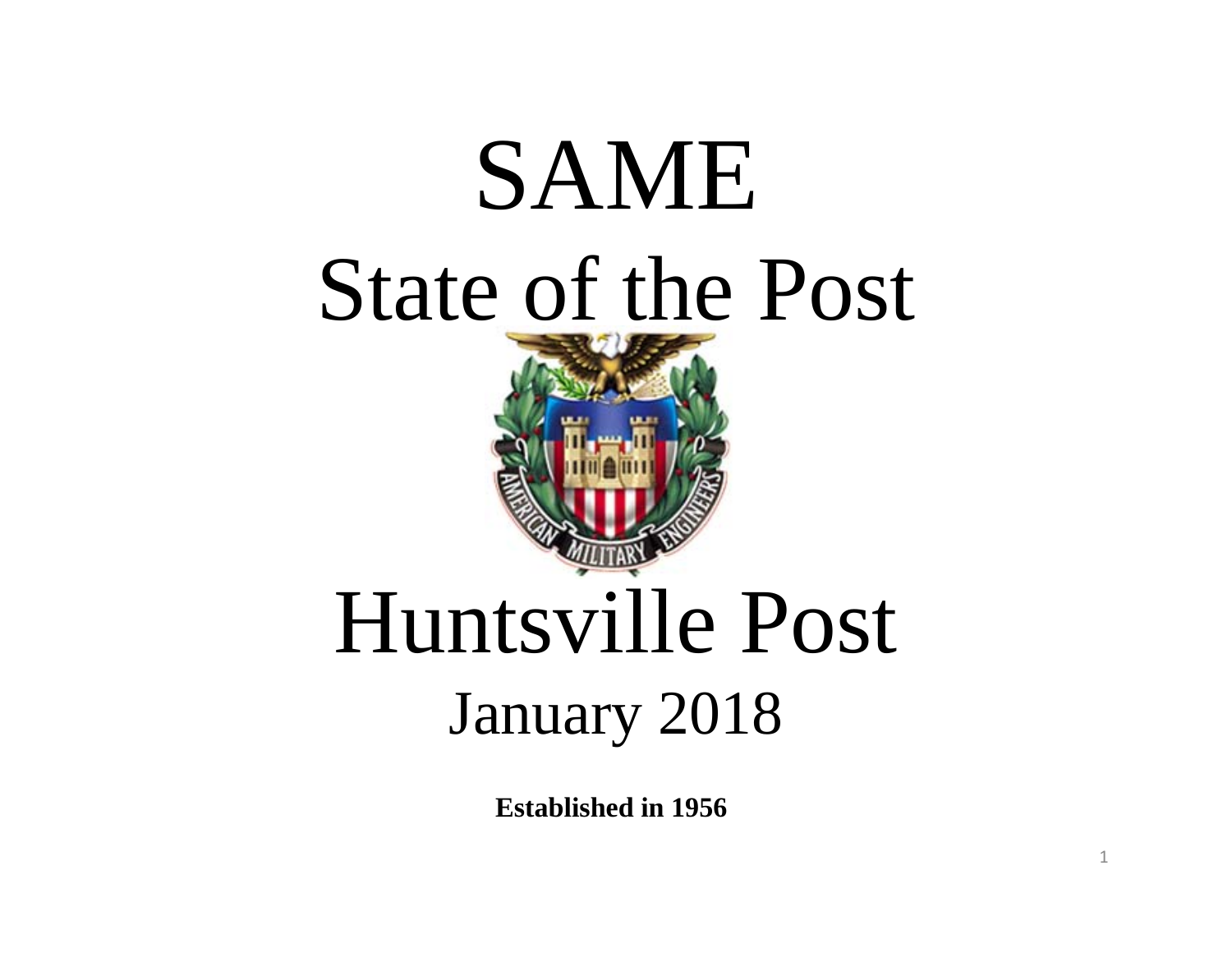## Agenda

- I. Mission/Vision/Values
- II. Officers, Board of Directors, & Committee Chairpersons
- III. Membership
- IV.Budget/Finances
- V. 2017/2018 Activities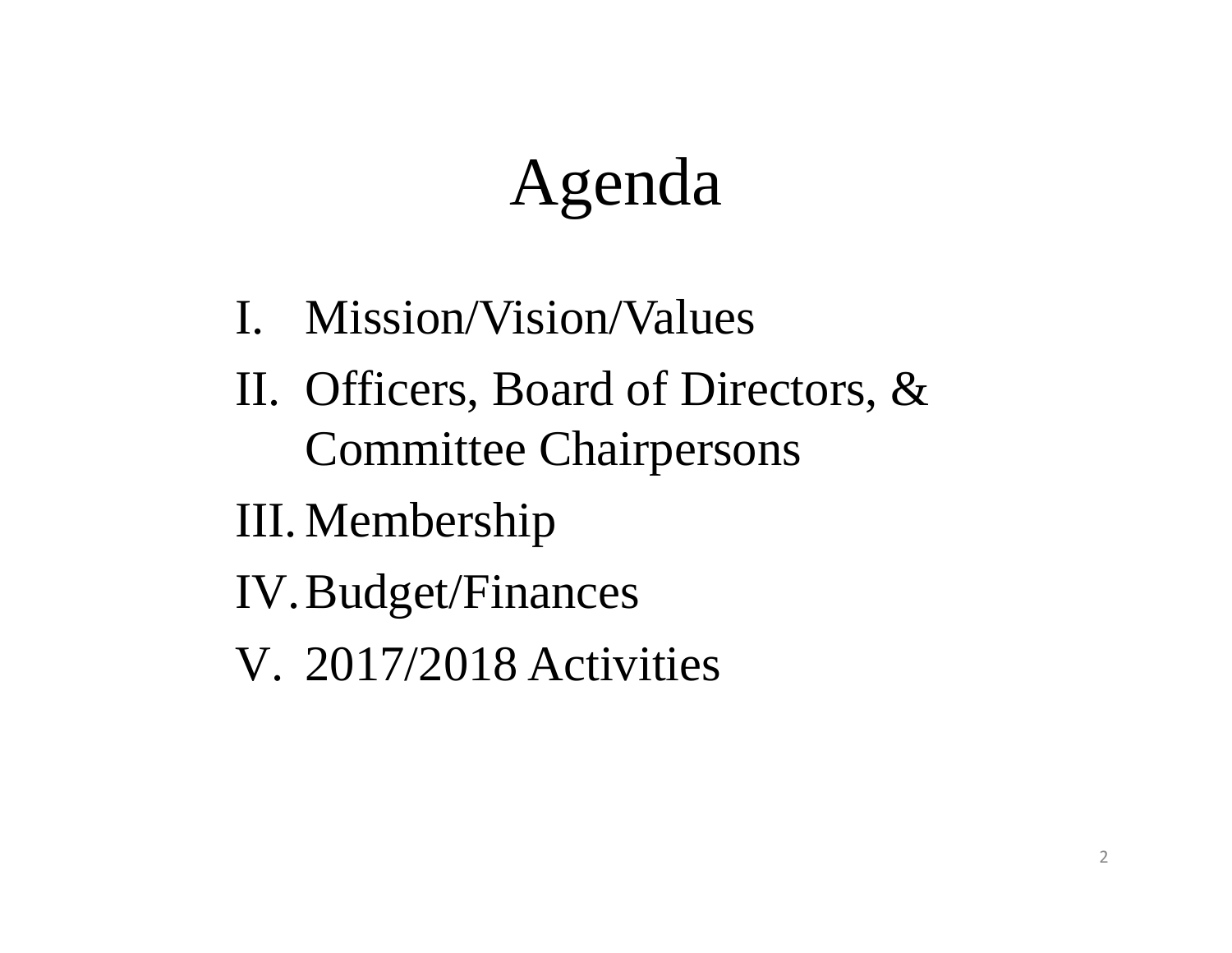#### **SAME Mission**

• "SAME leads collaborative efforts to identify and resolve national security infrastructure‐related challenges."

#### **2020 Vision**

• "SAME is recognized as the multi‐disciplined integrator of military, public, private, and academic national infrastructure‐related capabilities to produce viable solutions for America's national security."

#### **SAME Values**

• **Integrity**: Unwavering commitment to always do what is right, regardless of consequences.

**Patriotism**: Support our national ideals and take pride in our country. **Public Service**: Recognize the critical contribution that public servants make in

supporting the economic and environmental needs of the nation.

**National Security**: Recognize the dedication of our national security team, comprised of the uniformed services, civil service and contractors, in defending

freedom.

**Technical Competence**: Deliver high‐quality solutions.

**Excellence**: Strive for the highest standards of performance in all actions, both personal and professional.

**Environmental Stewardship**: Preserve, protect, conserve and restore our national resources through sustainable practices.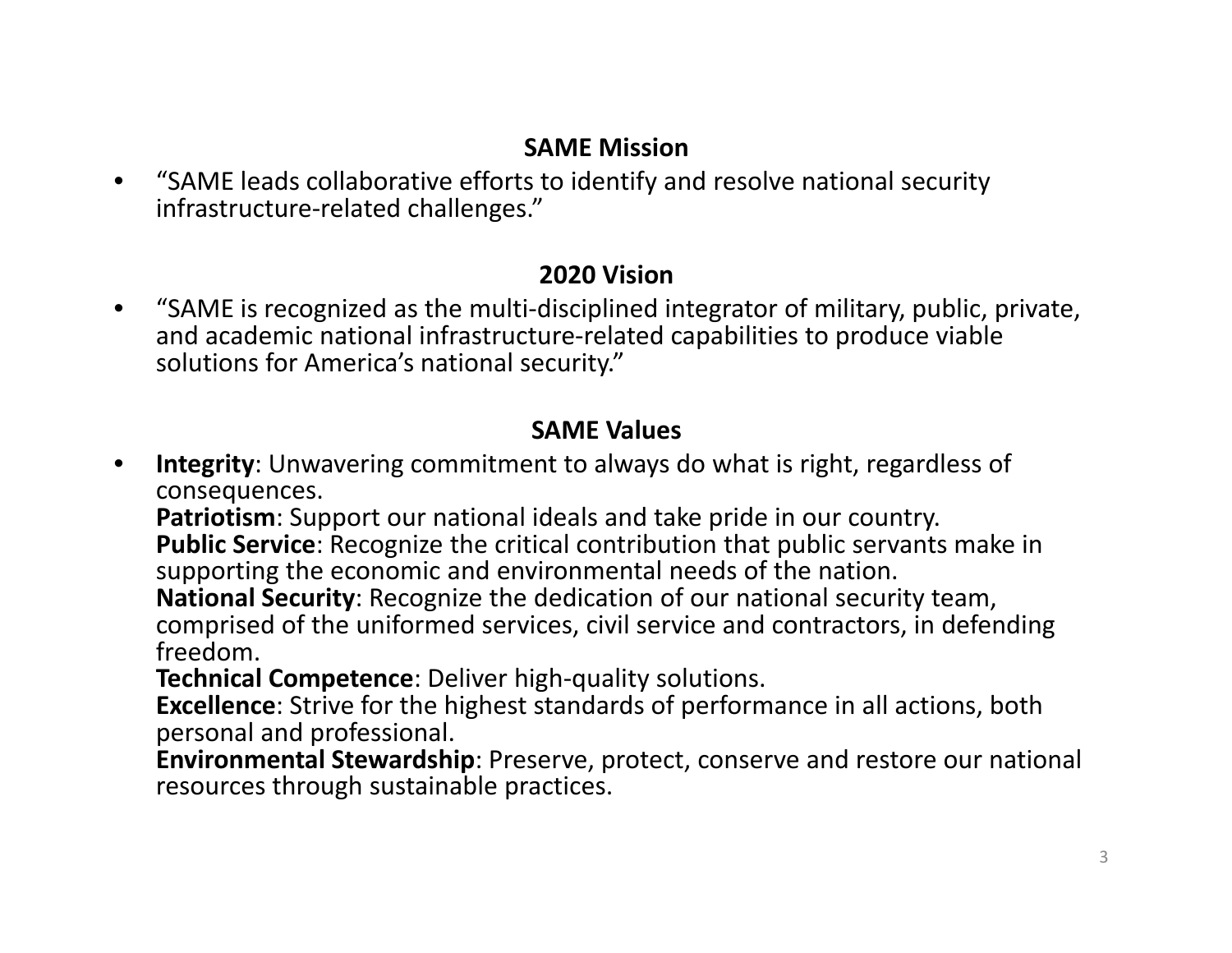### Officers, Directors, & Committee Chairpersons

| <b>Position</b>           | <b>Name</b>              | <b>Phone Number Email Address</b> |                                  |
|---------------------------|--------------------------|-----------------------------------|----------------------------------|
|                           | <b>Officers</b>          |                                   |                                  |
| President                 | Ted Foster, PE           | (256) 799-0262                    | tfoster@ssr-inc.com              |
| <b>1st Vice President</b> | David Diehl              | (256) 425-3627                    | david.diehl@perma-fix.com        |
| 2nd Vice President        | Vacant                   |                                   |                                  |
| Secretary                 | <b>Carl Marinics, PE</b> | (256) 970 832820                  | cmarinics@gmail.com              |
| <b>Treasurer</b>          | <b>Matt Moore</b>        | (256) 425-2594                    | mmoore@ensafe.com                |
|                           | <b>Directors</b>         |                                   |                                  |
| Director (odd year)       | Charlie Joyner           | (256) 799-3292                    | Charles.joyner.ctr@mda.mil       |
| Director (odd year)       | Jeff Ogden               |                                   | armyeng84@aol.com                |
| Director (even year)      | <b>COL John Hurley</b>   | $(256) - 895 - 1301$              | John.S.Hurley@usace.army.<br>mil |
| Director (even year)      | <b>Bob Ruch</b>          | (256) 895-1300                    | rjruch326@gmail.com              |
| Past President            | <b>Phil Loftis</b>       | (256) 651-9829                    | pgloftis@gmail.com               |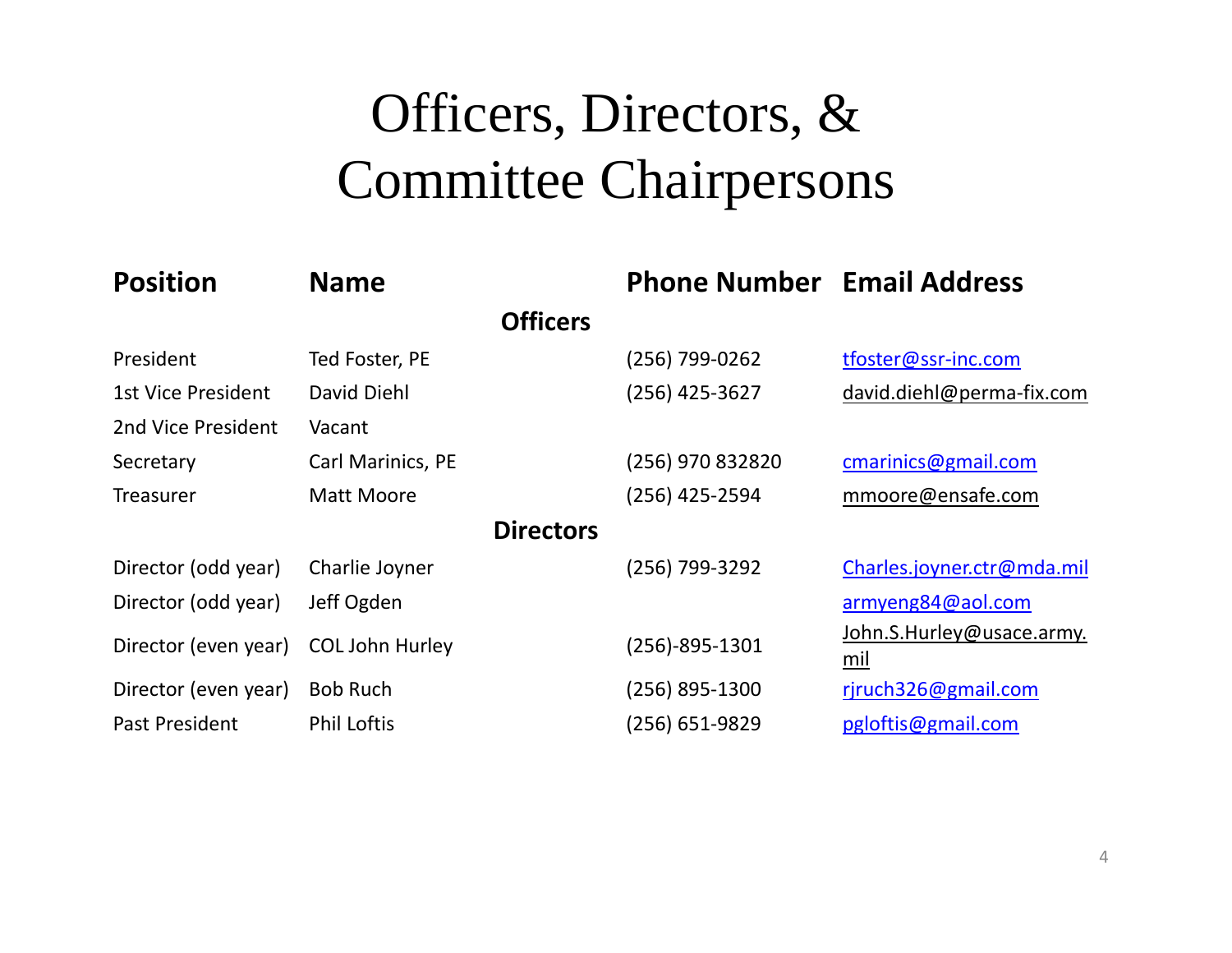### Officers, Directors, & Committee Chairpersons (cont)

#### **Committees**

| Awards                                               | <b>Mariah Sargent</b> | (256) 830-1031   | msargent@shearerassociates.us            |
|------------------------------------------------------|-----------------------|------------------|------------------------------------------|
| Membership                                           | David Foster          | (865) 407-5180   | Davidf@mbiarch.com                       |
| <b>Constitution &amp; Bylaws</b>                     | <b>Harry Spear</b>    | (256) 313-9495   | Harry.Spear@mda.mil                      |
| Programs Chairman                                    | James Peck            | (703) 641-9088   | JTPeck@mbpce.com                         |
| Publicity                                            | Vacant                |                  |                                          |
| <b>Golf Tournament</b>                               | Chip DeShields        | (334) 263-6481   | chip.deshields@ssainc.com                |
| <b>Project Patriot</b>                               | Lael Feist            | (256) 970-2104   | lfeist@hgl.com                           |
| <b>Project STEMulation/Student</b><br>Chapter Liason | Jason Cade            |                  | Jason.Cade@usace.army.mil                |
| Training/PDH                                         | <b>Boyce Ross</b>     | (256) 895-1901   | boyce.l.ross@usace.army.mil              |
| <b>Engineering Summer Camp</b>                       | Betina Johnson        | (256) 895-1238   | betina.v.johnson@usace.army.mi           |
| Scholarship                                          | Charlie Joyner        | (256) 557-1489   | CAJoynerjr@aol.com                       |
| <b>Streamers</b>                                     | David Bailey          | (256) 542-8550   | david.bailey@fgould.com                  |
| Website                                              | Steve Bong            | (256) 722-0700   | sbong@jayacorp.com                       |
| Newsletter                                           | Vacant                |                  |                                          |
| <b>Fundraising</b>                                   | <b>Cody Doores</b>    | $(205)$ 986-7683 | cdoores@aerotek.com                      |
| <b>Industry Day</b>                                  | Josh Bierman          |                  | (205) 941-1119 x 32 jbierman@beccinc.com |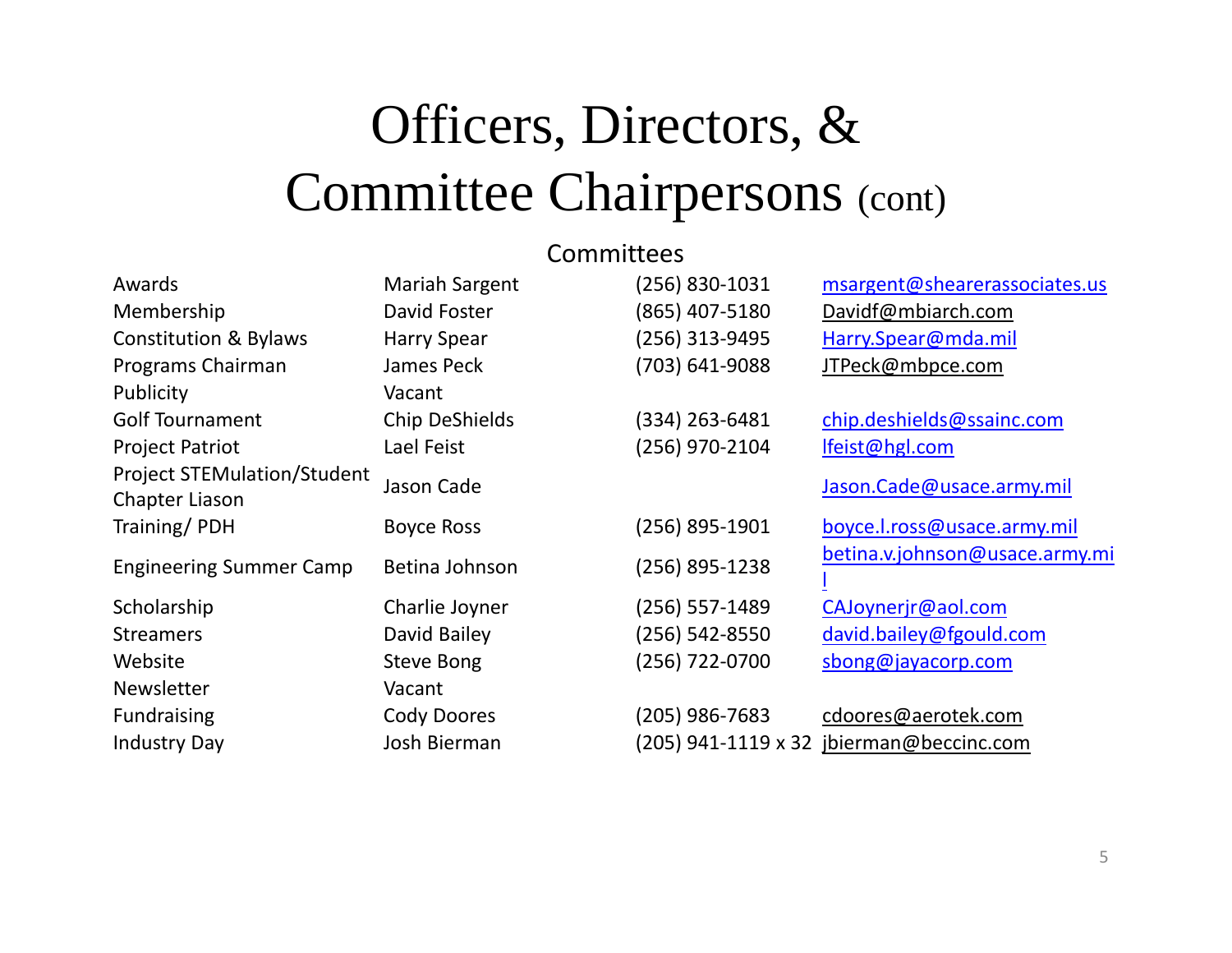### SAME Huntsville Post Individual Membership (IM)

#### 1 January Year 2010 2011 2012 2013 2014 2015 2016 IM 149180 193 164 172 190 192

- Year 2017 2018
- IM 189 175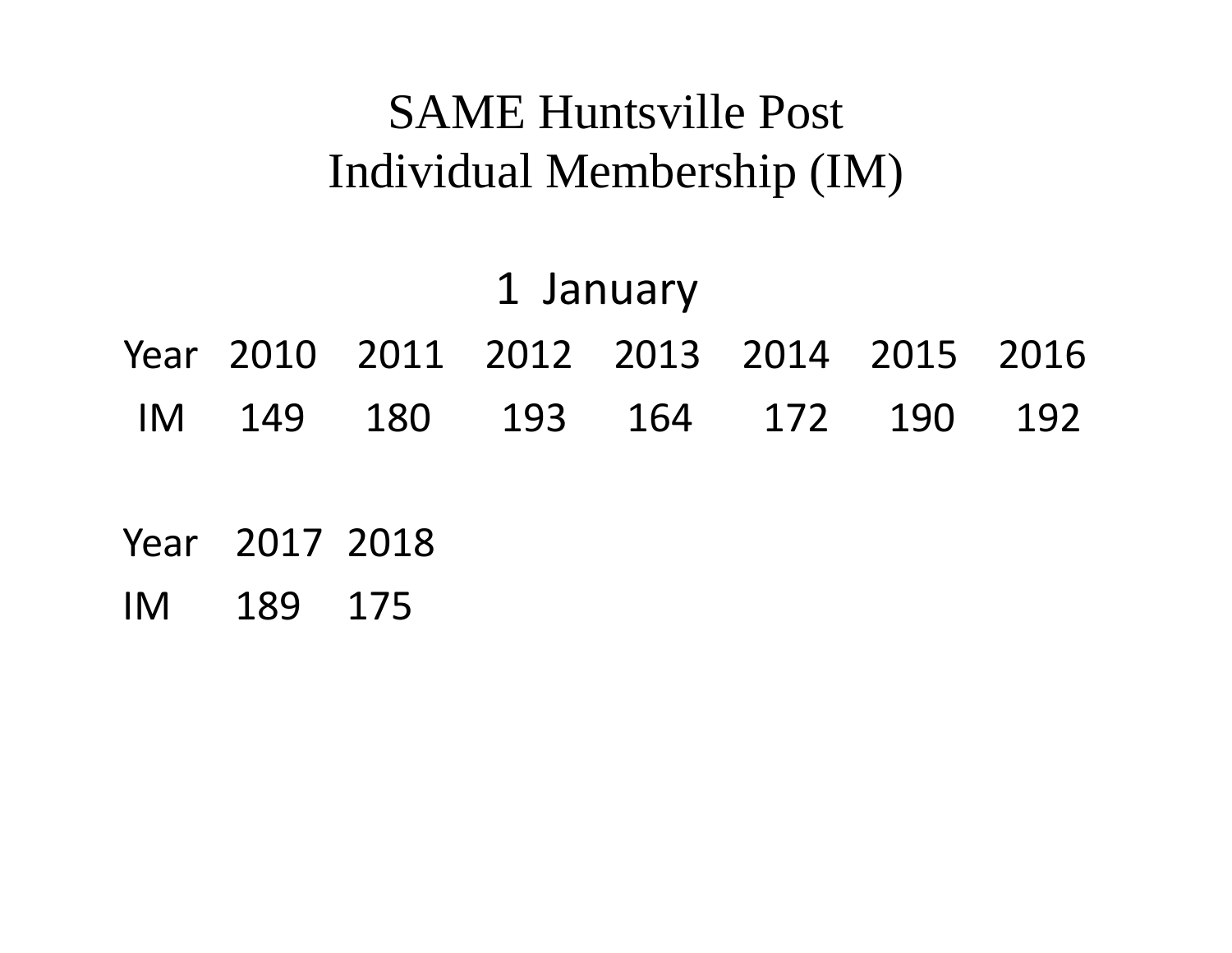### SAME Huntsville Post Membership through Sustaining Members 1 January Year 2010 2011 2012 2013 2014 2015 2016 SM 344 378 416 409 415 440 410

- Year 2017 2018
- SM 385 386

TOTAL NUMBER OF MEMBERS (JAN.2017):574 TOTAL NUMBER OF MEMBERS (JAN 2018): 561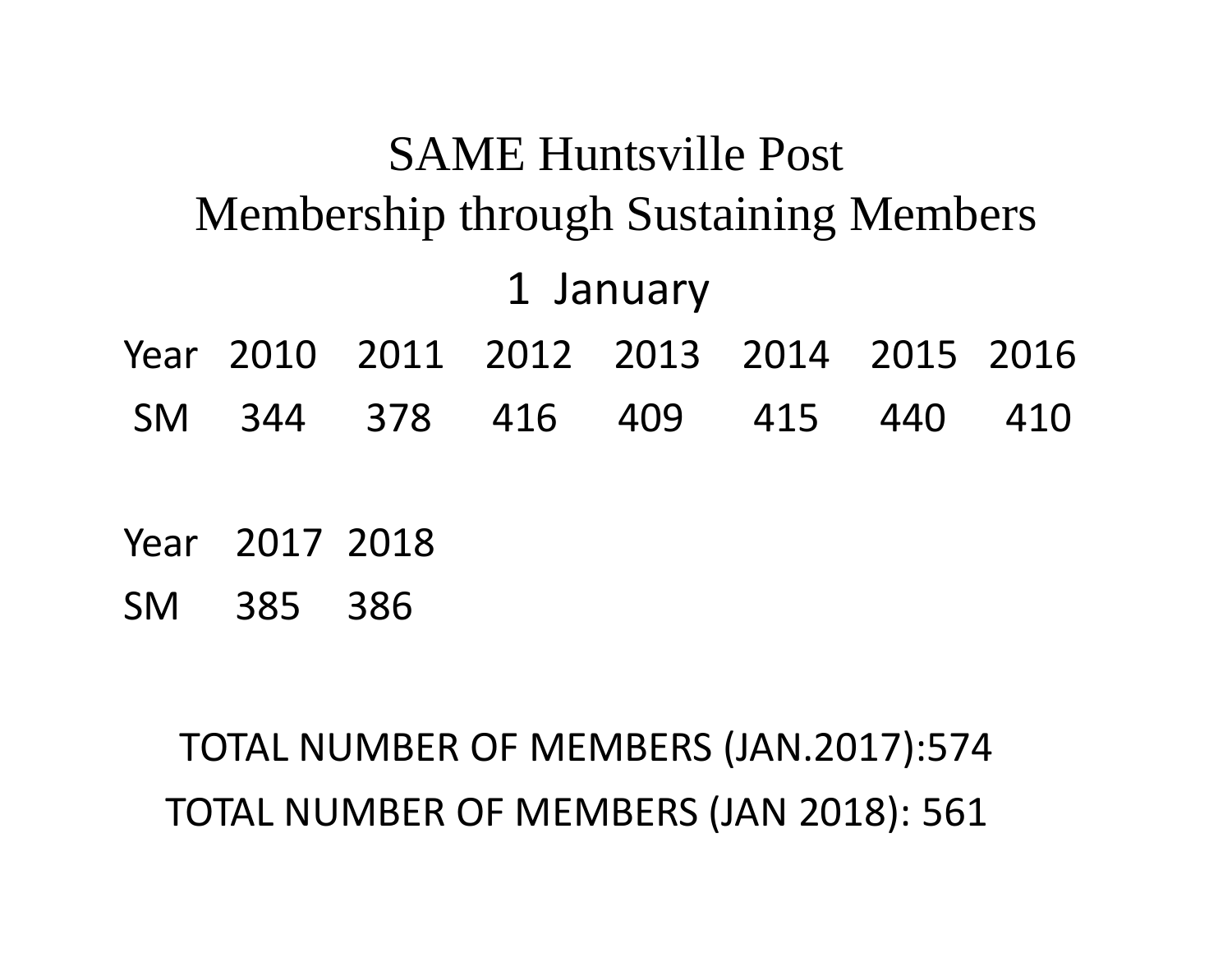### Total Financial Assets of SAME Huntsville Post

#### **BALANCES**

Total **\$139,384.47**

Regions Checking Acct **\$ 45,806.98** (as of 1/4/2018) Ed Jones (two accounts) **\$ 93,577.49** (as of 1/4/2018)

Ending Balance of Accounts as of 1/6/2016: \$141,891.93 Ending Balance of Accounts as of 1/3/2017: \$141,895.86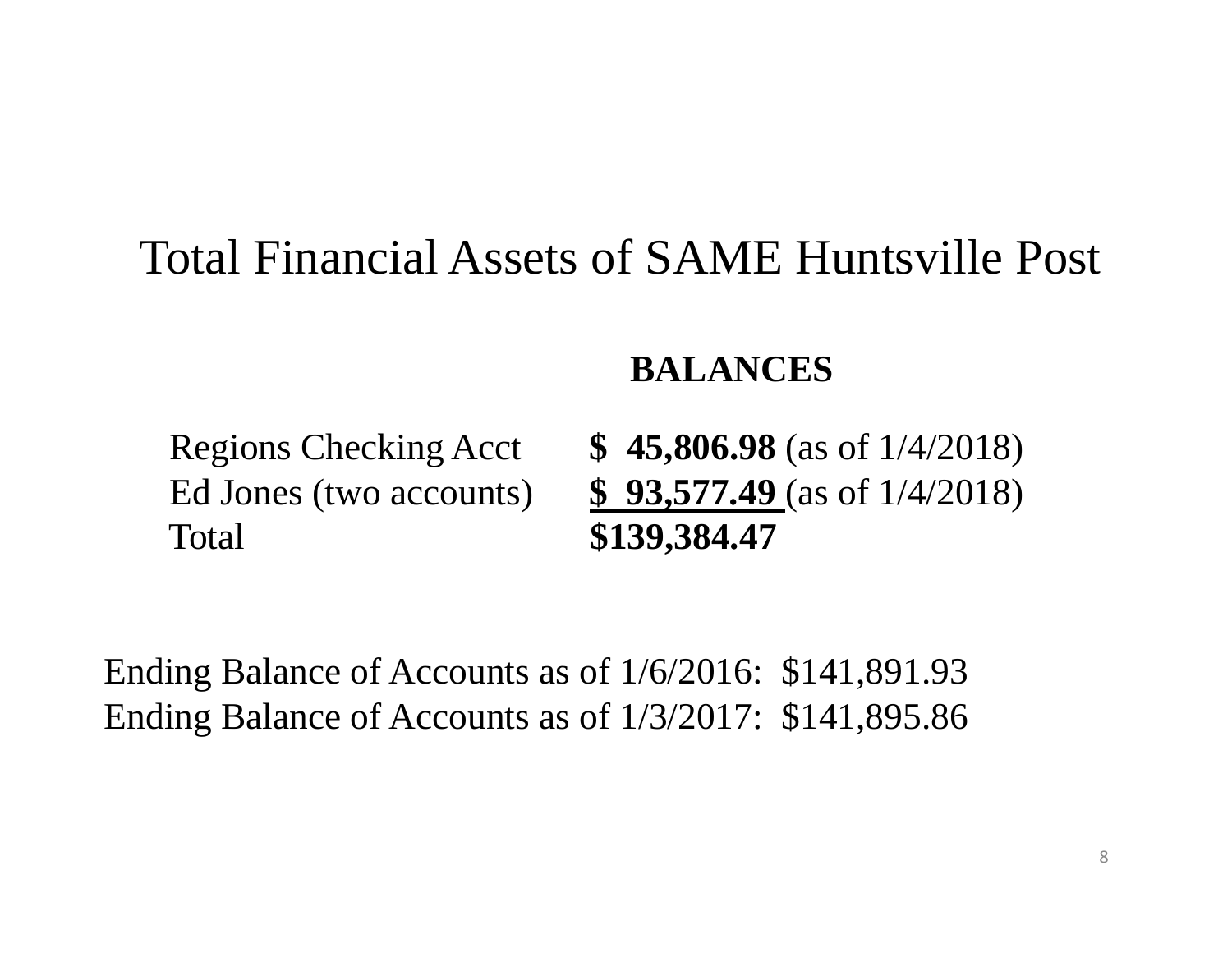#### SAME Huntsville Post

#### 2018 Budget Draft

|                    |                                                     | Expenses*   |                 |               | Income          |        |     |  |
|--------------------|-----------------------------------------------------|-------------|-----------------|---------------|-----------------|--------|-----|--|
| <b>Budget Item</b> |                                                     |             | <b>Expended</b> | Remaining     |                 |        |     |  |
| No                 | <b>Budget Item</b>                                  | 2018 Budget | <b>Budget</b>   | <b>Budget</b> | <b>Expected</b> | Actual | Net |  |
| 2018001 Golf       |                                                     | \$14,000    | \$0             | \$14,000      | \$30,000        | \$0    | \$0 |  |
|                    | 2018002 Rocket City SummitIndustry Day/Sustaining M | \$5,000     | \$0             | \$5,000       | \$17,500        | \$0    | \$0 |  |
|                    | 2018003 SAME Awards/Gifts/Pins/Plaques              | \$2,515     | \$0             | \$2,515       |                 |        |     |  |
|                    | 2018004 Science Fair (Lunches/Awards)               | \$1,300     | \$0             | \$1,300       |                 |        |     |  |
|                    | 2018005 A&M Student Chapter Support                 | \$1,500     | \$0             | \$1,500       |                 |        |     |  |
|                    | 2018006 MATHCOUNTS Donation                         | \$350       | \$0             | \$350         |                 |        |     |  |
|                    | 2018007 Scolarships/Lunches                         | \$24,000    | \$0             | \$24,000      |                 |        |     |  |
|                    | 2018008 Publicity                                   | \$250       | \$0             | \$250         |                 |        |     |  |
|                    | 2018009 Construction Camp                           | \$1,000     | \$0             | \$1,000       |                 |        |     |  |
|                    | 2018010 Project Patriot                             | \$3,200     | \$0             | \$3,200       |                 |        |     |  |
|                    | 2018011 Project Stemulation                         | \$2,000     | \$0             | \$2,000       |                 |        |     |  |
|                    | 2018012 Monthly Meetings                            | \$3,800     | \$0             | \$3,800       | \$9,360         | \$0    | \$0 |  |
|                    | 2018013 Fund Raising Event - Trap Shooting          | \$2,000     | \$0             | \$2,000       | \$5,000         | \$0    | \$0 |  |
|                    | 2018014 Member Professional Development             | \$4,000     | \$0             | \$4,000       |                 |        |     |  |
|                    | 2018015 Energy Huntsville Partnering                | \$0         | \$0             | \$0           | \$0             | \$0    | \$0 |  |
|                    | 2018016 Engineer Week Awards                        | \$500       | \$0             | \$500         |                 |        |     |  |
|                    | 2018017 Membership Rebate from SAME HQ              |             |                 |               | \$4,000         | \$0    | \$0 |  |
|                    | 2018018 Investment Income**                         |             |                 |               | \$2,500         | \$0    | \$0 |  |
|                    | 2018019 Post Admin Expenses                         | \$2,500     | \$0             | \$2,500       |                 |        |     |  |
|                    | 2018020 Endownments                                 | \$0         | \$0             | \$0           |                 |        |     |  |
|                    | 2018021 Donations to the Post                       |             |                 |               | \$0             | \$0    | \$0 |  |
| <b>Total</b>       |                                                     | \$67,915    | \$0             | \$67,915      | \$68,360        | \$0    | \$0 |  |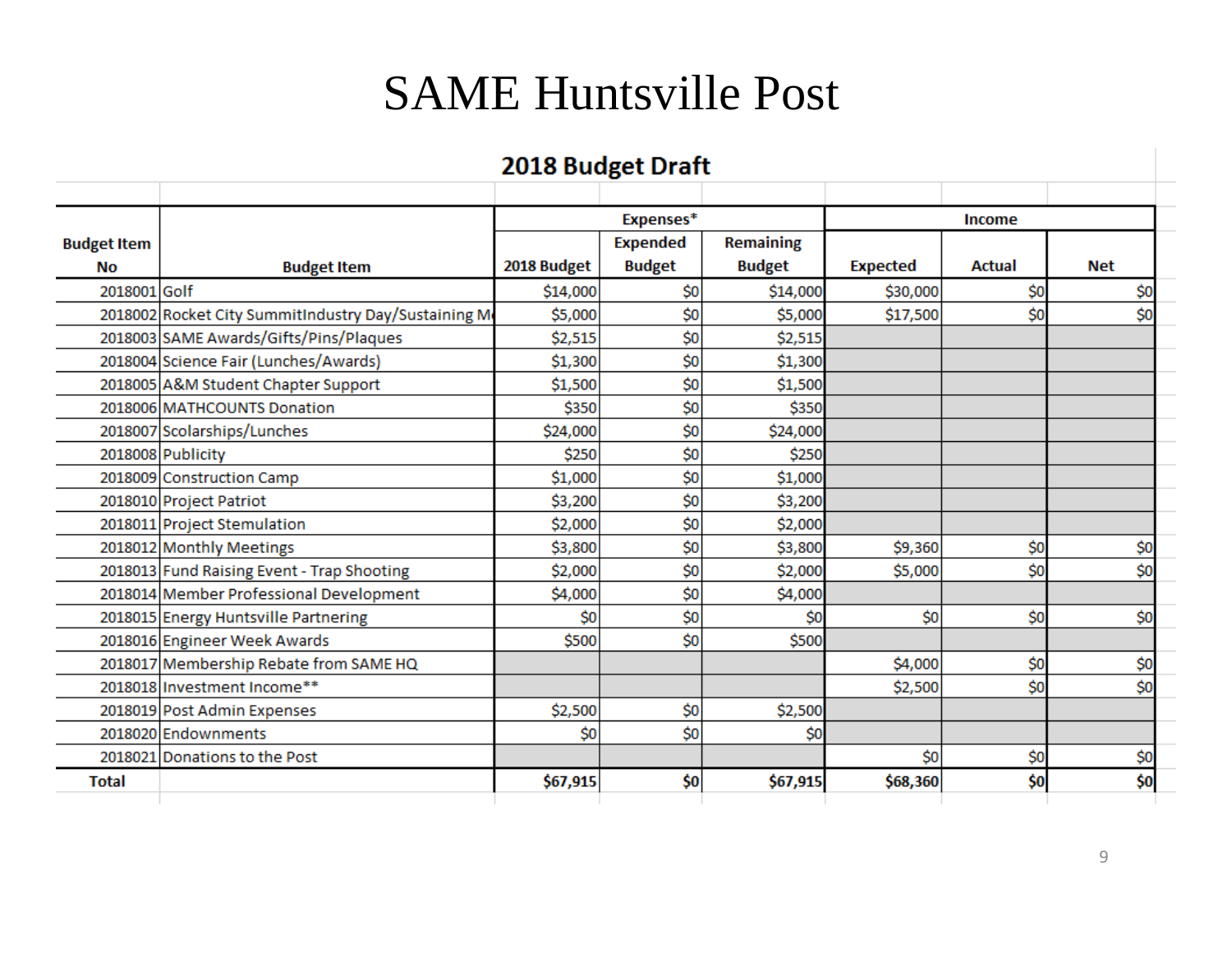### SAME Huntsville Post Budget vs Actual for CY 2017

#### 2017 Budget Status as of 31 December 2017

|                    |                                                | Expenses*   |                 | Income           |                 |               |            |
|--------------------|------------------------------------------------|-------------|-----------------|------------------|-----------------|---------------|------------|
| <b>Budget Item</b> |                                                |             | <b>Expended</b> | <b>Remaining</b> |                 |               |            |
| No                 | <b>Budget Item</b>                             | 2017 Budget | <b>Budget</b>   | <b>Budget</b>    | <b>Expected</b> | <b>Actual</b> | <b>Net</b> |
| 2017001 Golf       |                                                | \$14,000    | \$11,404        | \$2,596          | \$34,500        | \$28,407      | \$17,003   |
|                    | 2017002 Industry Day/Sustaining Members Update | \$9,000     | \$500           | \$8,500          | \$16,201        | \$15,502      | \$15,002   |
|                    | 2017003 SAME Awards/Gifts/Pins/Plagues         | \$2,515     | \$1,162         | \$1,353          |                 |               |            |
|                    | 2017004 Science Fair (Lunches/Awards)          | \$1,200     | \$650           | \$550            |                 |               |            |
|                    | 2017005 A&M Student Chapter Support            | \$1,500     | \$1,015         | \$485            |                 |               |            |
|                    | 2017006 MATHCOUNTS Donation                    | \$400       | \$350           | \$50             |                 |               |            |
|                    | 2017007 Scolarships/Lunches                    | \$22,500    | \$20,000        | \$2,500          |                 |               |            |
|                    | 2017008 Publicity                              | \$250       | \$O             | \$250            |                 |               |            |
|                    | 2017009 Construction Camp (3 Students)         | \$2,000     | \$811           | \$1,189          |                 |               |            |
|                    | 2017010 Project Patriot                        | \$3,200     | \$3,200         | \$0              |                 |               |            |
|                    | 2017011 Project Stemulation                    | \$2,000     | \$585           | \$1,415          |                 |               |            |
|                    | 2017012 Monthly Meetings                       | \$5,760     | \$3,720         | \$2,040          | \$9,360         | \$5,395       | \$1,675    |
|                    | 2017013 Fund Raising Event - Trap Shooting     | \$3,500     | SO.             | \$3,500          | \$8,000         | \$0           | \$0        |
|                    | 2017014 Member Professional Development        | \$4,000     | \$2,330         | \$1,670          |                 |               |            |
|                    | 2017015 Energy Huntsville Partnering           | \$1,000     | \$O             | \$1,000          | \$2,000         | \$0           | \$0        |
|                    | 2017016 Engineer Week Awards                   | \$500       | <b>S478</b>     | \$22             |                 |               |            |
|                    | 2017017 Membership Rebate from SAME HQ         |             |                 |                  | \$4,401         | \$4,126       | \$4,126    |
|                    | 2017018 Investment Income**                    |             |                 |                  | \$2,500         | \$7,202       | \$6,271    |
|                    | 2017019 Post Admin Expenses                    | \$1,787     | \$1,787         | \$0              |                 |               |            |
|                    | 2017020 UAH Endownment                         | \$15,000    | \$15,000        | \$0              |                 |               |            |
|                    | 2017021 Donations to the Post                  |             |                 |                  | \$O             | \$679         | \$679      |
| <b>Total</b>       |                                                | \$90,112    | \$62,991        | \$27,121         | \$76,962        | \$61,311      | \$44,756   |

\* Based on expense reimbursements received to date

\*\* Investment income determined from December 2017 statements. Adjustments may be made if tax return documents are different Notes:

\$400 added to Budget Item 2017003 based on BOD meeting on 6/1/2017 to cover the purchase of 70 membership recognition pins Budget Item 2017020 was added based on BOD meeting on 6/1/2017 to add \$15K to the UAH Endownment. Total endowment will be \$25K. Budget Item 2017021 was added to account for individual/corporate donations to the Post

\$286.94 added to Budget Item 2017019 based on BOD vote on 9/30/2017 to cover the payment of CPA/2016 Form 990 preparation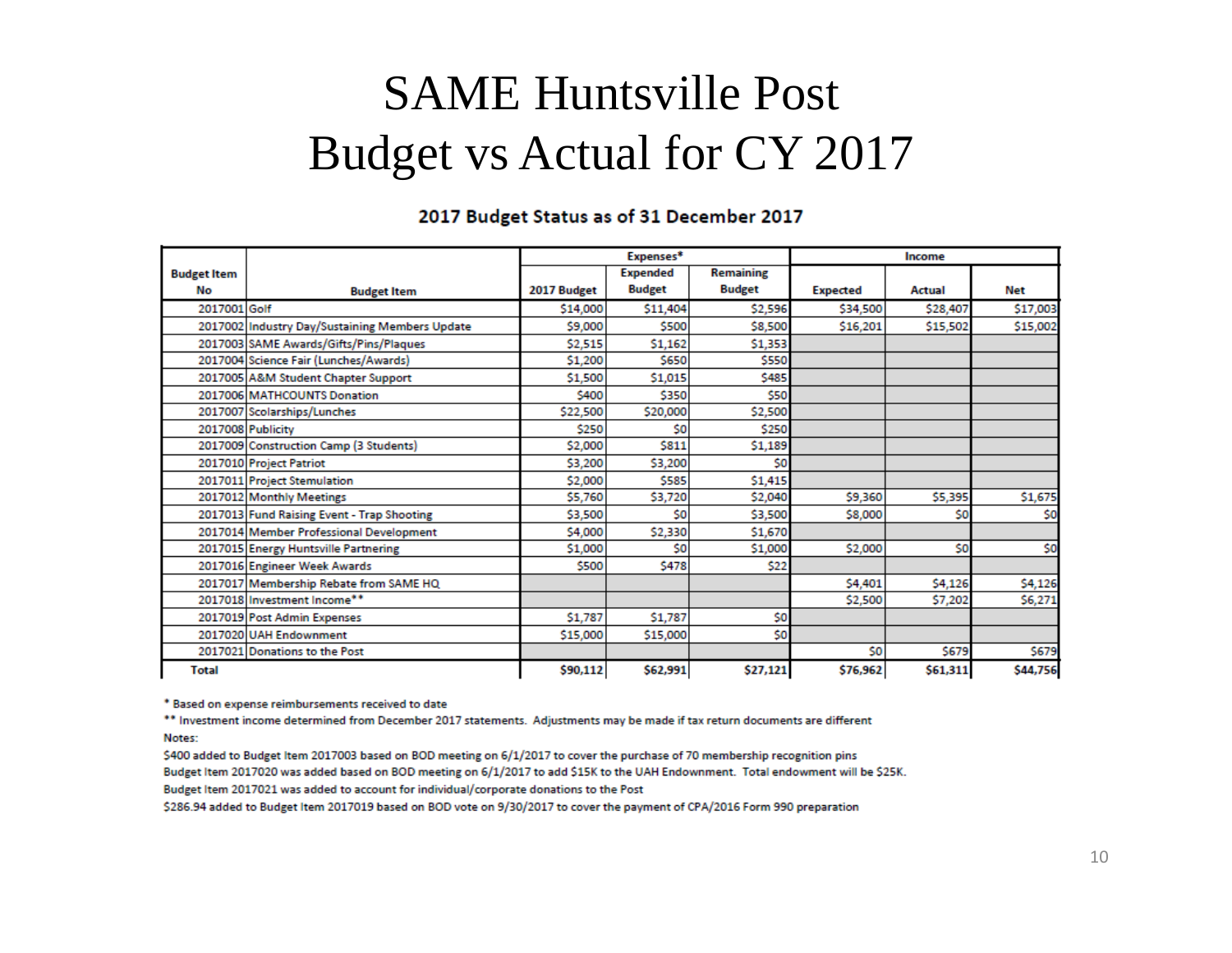SAME Huntsville Post Budget History (continued)

#### **CY 2016**

**Actual Expenses (expected): \$ 55,546.68 (\$52,350.00) Actual Income (expected) : \$ 54,461.86 (\$44,000.00) +/- : - \$ 1,084.82 (-\$8,350.00) CY 2017 Actual Expenses (expected): \$ 62,991.00 (\$90,112.00)\* Actual Income (expected) : \$ 61,311.00 (\$76,962.00) +/- : - \$1,680.00 (-\$13,150.00)**

\*after adding \$15,000.00 to a UAH Endowment.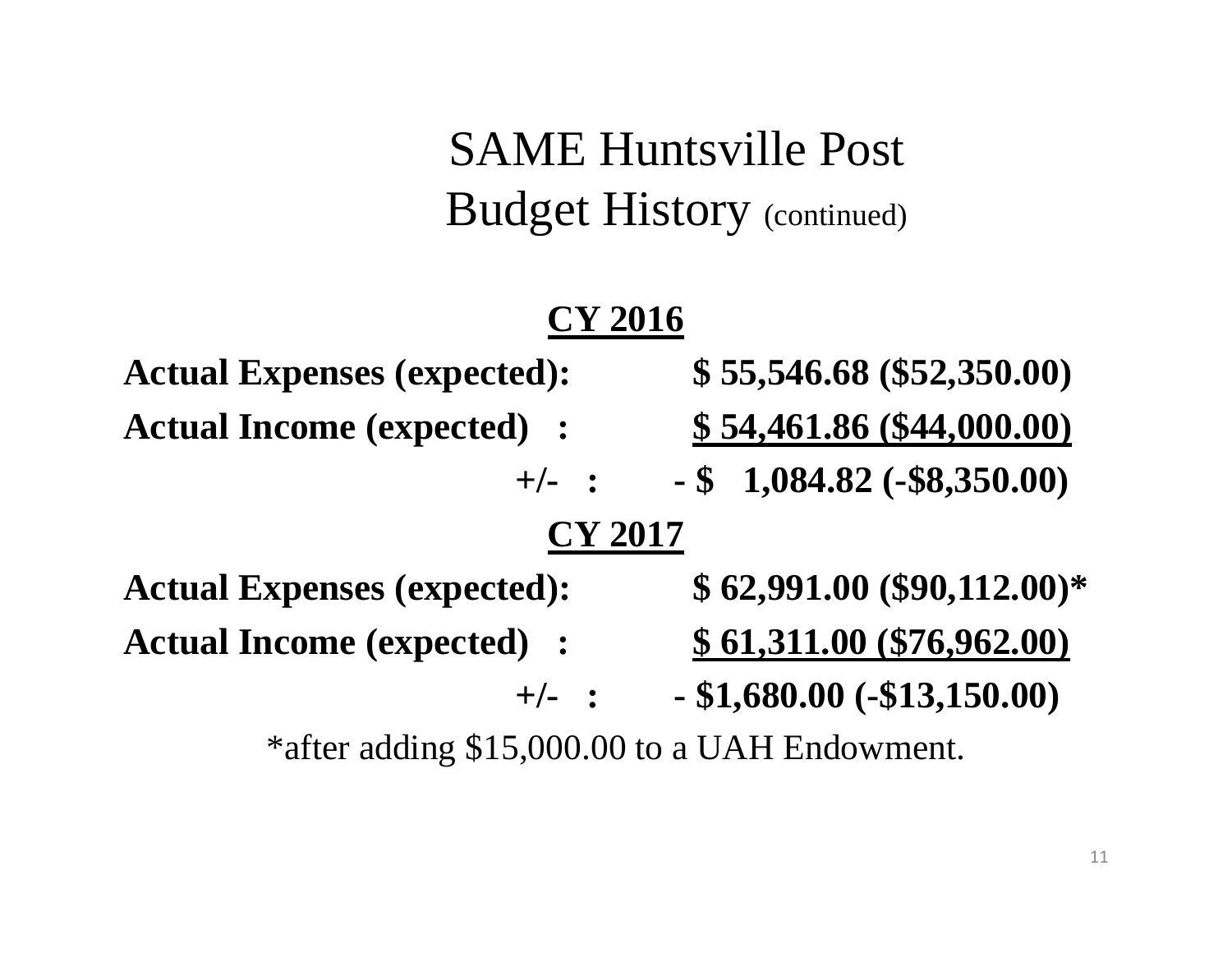### SAME Huntsville Post Major Activities Accomplished in CY 2017

- $\bullet$ Awarded eight college scholarships directly, in the amount of \$22,000
- $\bullet$ Donated to Veteran Assistance Programs: Travis Manion Foundation
- $\bullet$  Participated in MATHCOUNTS and judge in the regional and state science fairs and donated \$350.00
- $\bullet$  Awarded Engineer of the Year, Young Engineer of the Year, Student Engineer of the Year, and Engineering Firm of the Year.
- $\bullet$ Sent participants to the Summer Engineering Camps.
- $\bullet$ Conducted annual golf tournament.
- $\bullet$ Met with a 501c3 lawyer and CPA
- $\bullet$ Held 1st Annual Rocket City Summit in partnership with Energy Huntsville
- $\bullet$  Provided 161 lbs of care packages to Paratroopers assigned to Bravo Company, 2nd Battalion, 504th Parachute Infantry Regiment.
- $\bullet$ Sent Representatives to the Post Leaders Workshop
- $\bullet$ Sent Young Member Representative to SAME JETC
- $\bullet$ **•** Toured the Polaris Plant in Huntsville
- $\bullet$ Continued support to the Student Post on Alabama A&M University
- $\bullet$ • Increased Endowment by \$15,000.00
- •**•** Conducted Financial Audit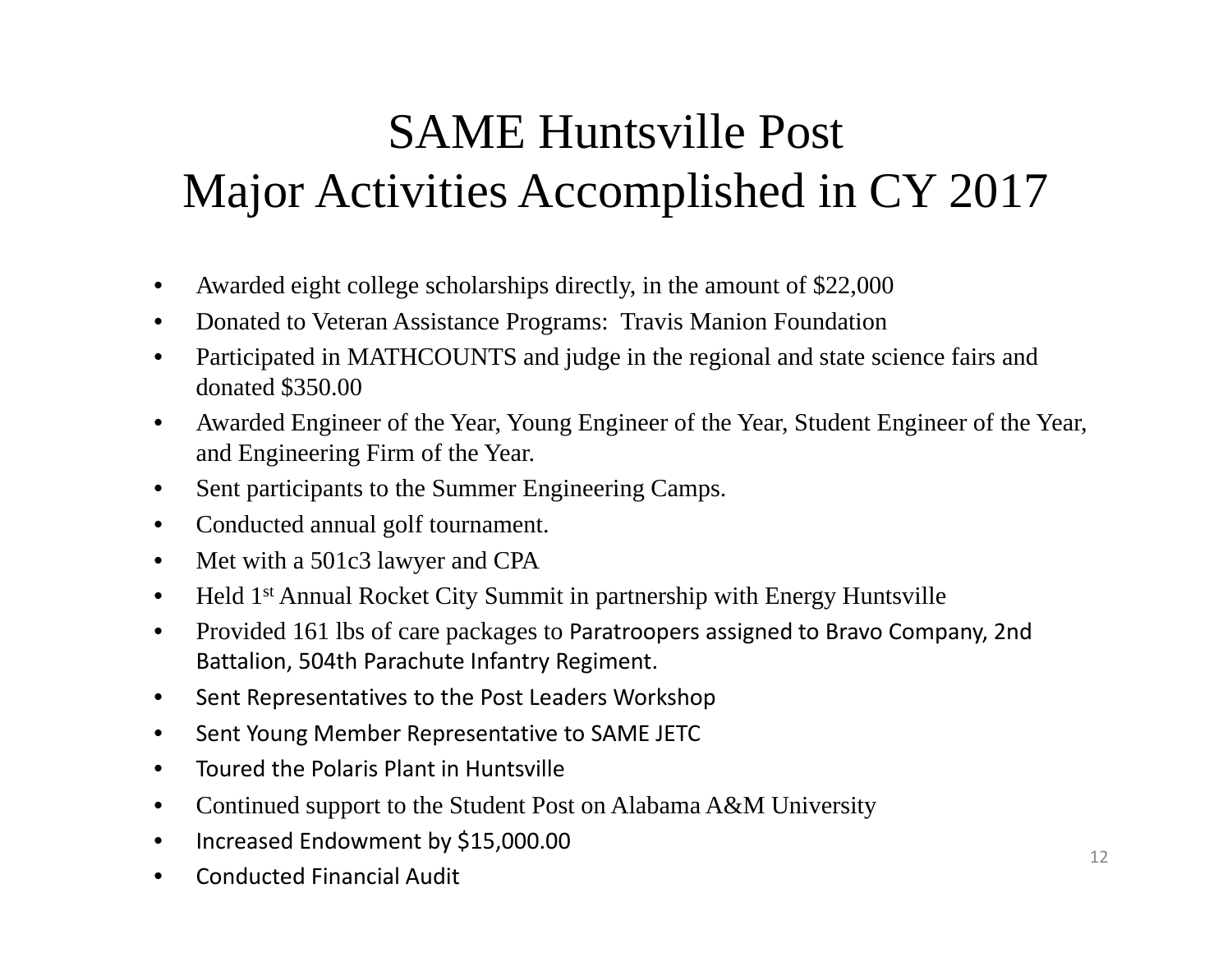### SAME Huntsville Post Major Activities Planned in CY 2018

- $\bullet$ Hold 2n<sup>d</sup> annual Rocket City Summit.
- $\bullet$ Hold another fund raising event TBD – Trap Shooting, Bowlathon
- $\bullet$ Send representatives to National Conferences and Student Workshops.
- $\bullet$ Conduct 3 - one hour PDH seminars.
- $\bullet$ Send Care Packages to troops Soldiers Overseas.
- $\bullet$ Support Student Post on Alabama A&M University.
- •Conduct annual financial audit.
- •Elections for several post Leadership Positions.
- $\bullet$ Tour another local business
- $\bullet$ Support Operation Stand Down Huntsville
- $\bullet$ Establish a Financial Committee as part of the BOD
- $\bullet$  If we exceed our income projects then we are looking to increase the budget for the following items:
	- Project Patriot
	- Project STEMulation
	- UAH Endowment <sup>13</sup>